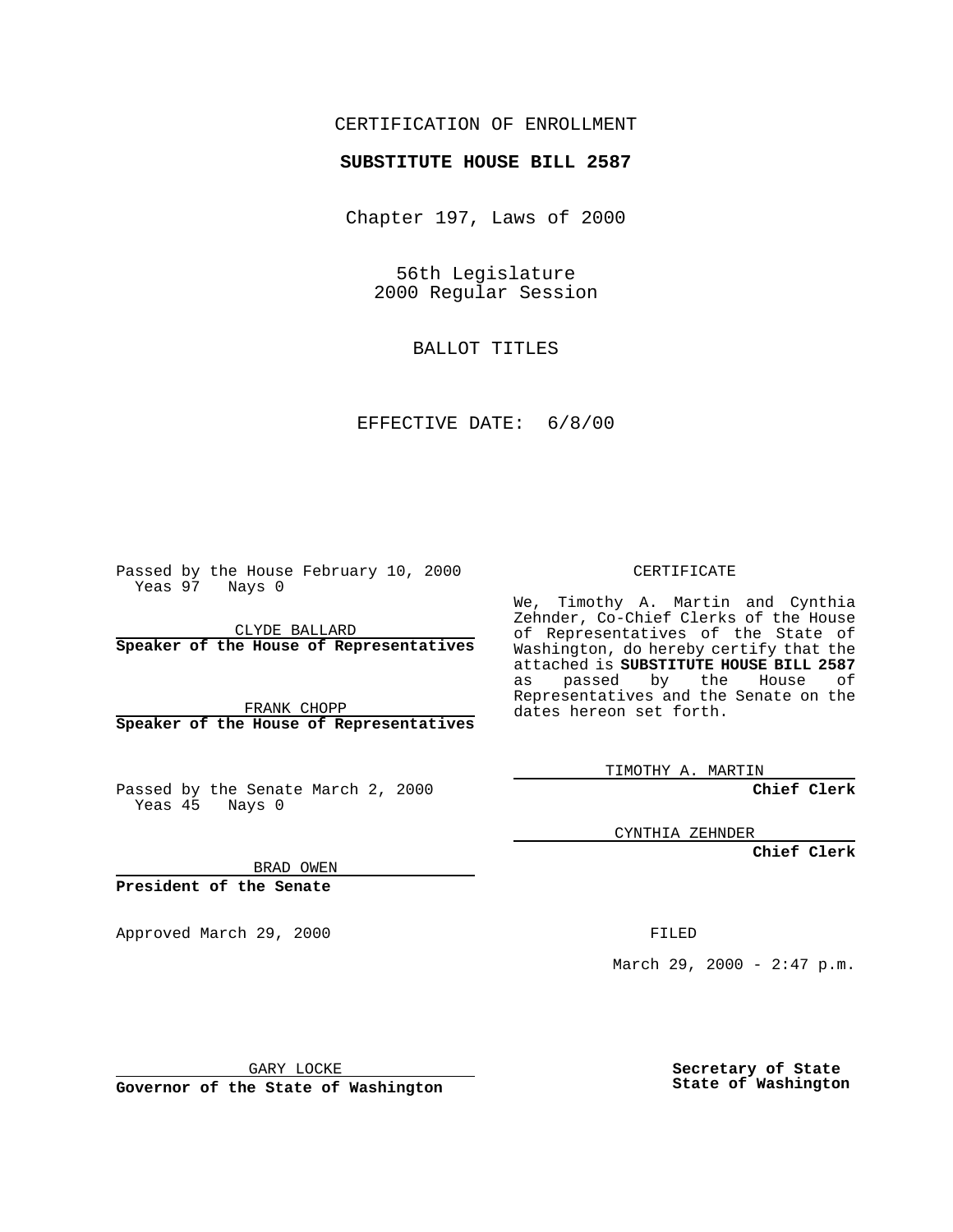### **SUBSTITUTE HOUSE BILL 2587** \_\_\_\_\_\_\_\_\_\_\_\_\_\_\_\_\_\_\_\_\_\_\_\_\_\_\_\_\_\_\_\_\_\_\_\_\_\_\_\_\_\_\_\_\_\_\_

Passed Legislature - 2000 Regular Session

**State of Washington 56th Legislature 2000 Regular Session**

**By** House Committee on State Government (originally sponsored by Representatives Kagi and Lambert; by request of Attorney General)

Read first time 02/04/2000. Referred to Committee on .

 AN ACT Relating to ballot titles; amending RCW 29.79.040, 29.79.050, 29.79.060, 29.79.070, 29.79.290, 29.27.065, 29.79.055, and 29.27.067; adding a new section to chapter 29.79 RCW; adding new sections to chapter 29.27 RCW; creating a new section; recodifying RCW 29.79.055; and repealing RCW 29.27.060, 29.79.260, 29.79.310, and 29.79.320.

BE IT ENACTED BY THE LEGISLATURE OF THE STATE OF WASHINGTON:

#### **PART I - STATE INITIATIVES AND REFERENDUMS**

 NEW SECTION. **Sec. 1.** A new section is added to chapter 29.79 RCW to read as follows:

 (1) The ballot title for an initiative to the people, an initiative to the legislature, a referendum bill, or a referendum measure consists of: (a) A statement of the subject of the measure; (b) a concise description of the measure; and (c) a question in the form prescribed in this section for the ballot measure in question. The statement of the subject of a measure must be sufficiently broad to reflect the subject of the measure, sufficiently precise to give notice of the measure's subject matter, and not exceed ten words. The concise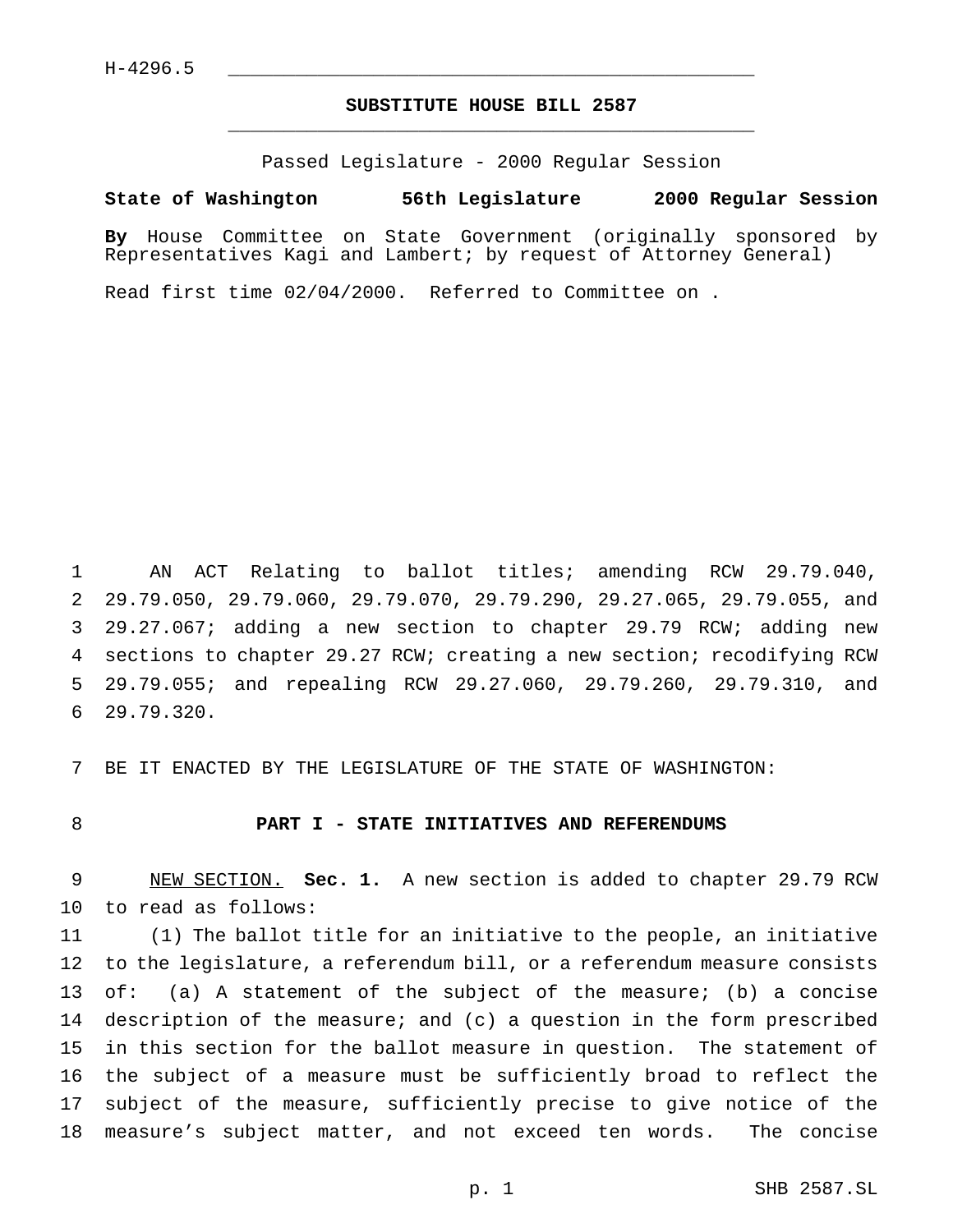description must contain no more than thirty words, be a true and impartial description of the measure's essential contents, clearly identify the proposition to be voted on, and not, to the extent reasonably possible, create prejudice either for or against the measure. (2) For an initiative to the people, or for an initiative to the legislature for which the legislature has not proposed an alternative, the ballot title must be displayed on the ballot substantially as follows: "Initiative Measure No. . . . concerns (statement of subject). This measure would (concise description). Should this measure be enacted into law? Yes . . . . . . . . . . . . . . . . . . . . . . . . . . . . l No . . . . . . . . . . . . . . . . . . . . . . . . . . . . . l " (3) For an initiative to the legislature for which the legislature has proposed an alternative, the ballot title must be displayed on the ballot substantially as follows: 18 Tinitiative Measure Nos. . . . and . . . B concern (statement of subject). Initiative Measure No.... would (concise description). As an alternative, the legislature has proposed Initiative Measure No. . . .B, which would (concise description). 1. Should either of these measures be enacted into law? Yes . . . . . . . . . . . . . . . . . . . . . . . . . . . . l No . . . . . . . . . . . . . . . . . . . . . . . . . . . . . l 2. Regardless of whether you voted yes or no above, if one of these measures is enacted, which one should it be? Measure No. ........................ l or Measure No. ........................ l " (4) For a referendum bill submitted to the people by the

 legislature, the ballot issue must be displayed on the ballot substantially as follows: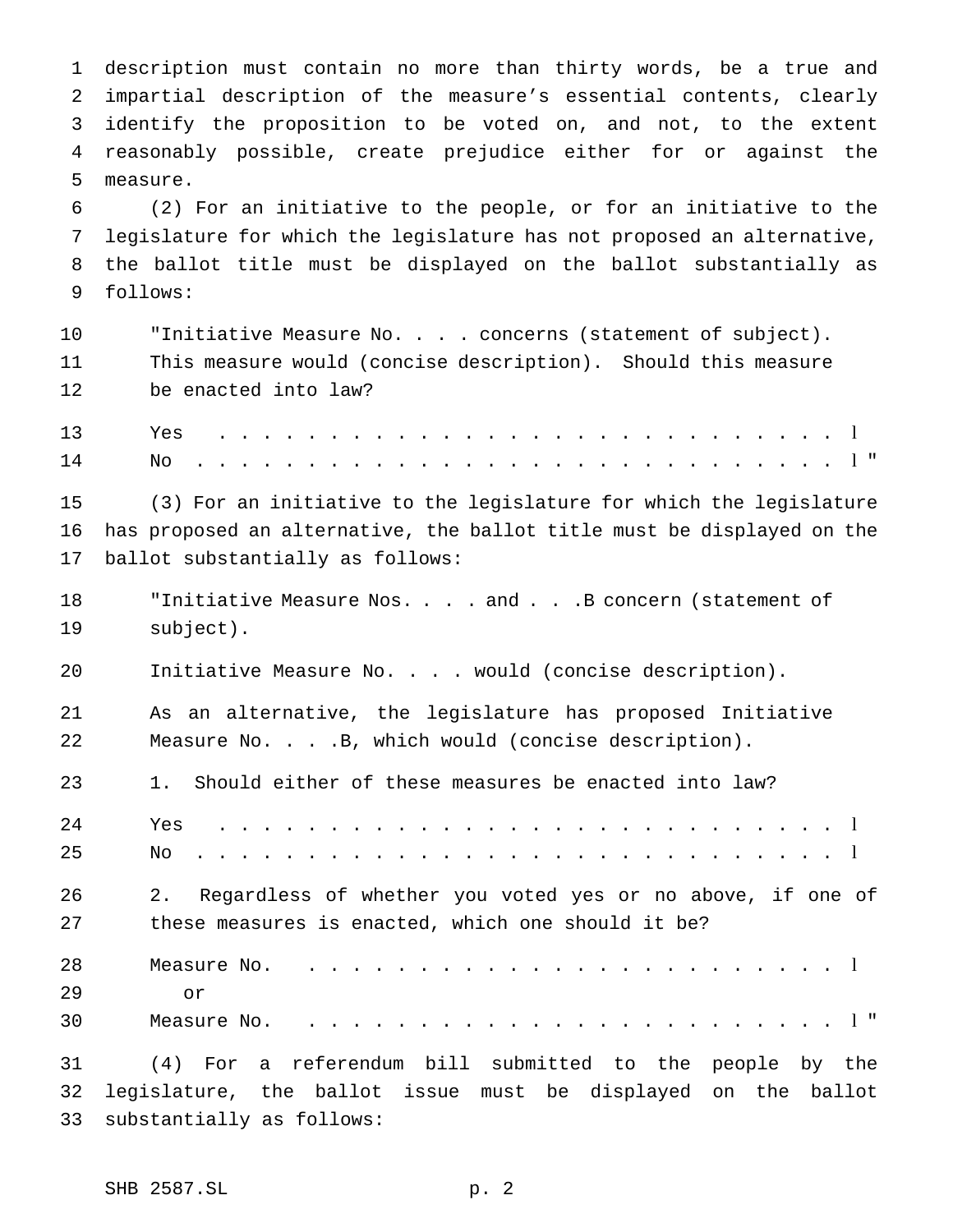"The legislature has passed .... Bill No. ... concerning (statement of subject). This bill would (concise description). Should this bill be: Approved .......................... l Rejected .......................... l " (5) For a referendum measure by state voters on a bill the

 legislature has passed, the ballot issue must be displayed on the ballot substantially as follows:

 "The legislature passed ... Bill No. ... concerning (statement of subject) and voters have filed a sufficient referendum petition on this bill. This bill would (concise description). Should this bill be:

 (6) The legislature may specify the statement of subject or concise description, or both, in a referendum bill that it refers to the people. The legislature may specify the concise description for an alternative it submits for an initiative to the legislature. If the legislature fails to specify these matters, the attorney general shall prepare the material that was not specified. The statement of subject and concise description as so provided must be included as part of the ballot title unless changed on appeal.

 The attorney general shall specify the statement of subject and concise description for an initiative to the people, an initiative to the legislature, and a referendum measure. The statement of subject and concise description as so provided must be included as part of the ballot title unless changed on appeal.

 **Sec. 2.** RCW 29.79.040 and 1993 c 256 s 9 are each amended to read as follows:

29 Within ((seven calendar)) five days after the receipt of an 30 initiative or referendum ((measure)) the attorney general shall 31 formulate ((and transmit to the secretary of state the concise 32 statement)) the ballot title, or portion of the ballot title that the 33 legislature has not provided, required by ((RCW 29.27.060 or 29.79.055 34 bearing the serial number of the measure)) section 1 of this act and a 35 summary of the measure, not to exceed seventy-five words, ((to follow 36 the statement. The statement may be distinct from the legislative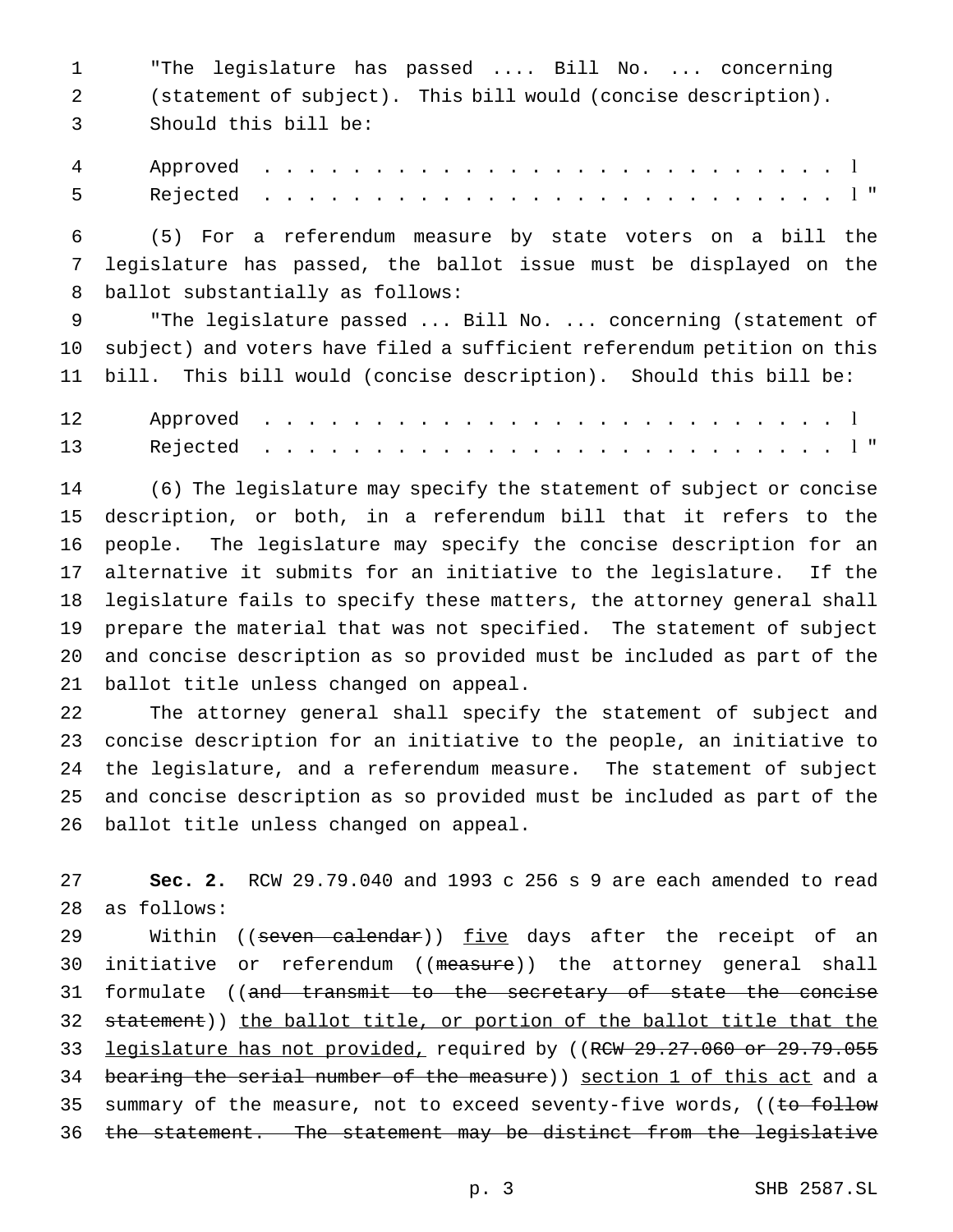1 title of the measure, and shall give a true and impartial statement of 2 the purpose of the measure. Neither the statement nor the summary may 3 intentionally be an argument, nor likely to create prejudice, either 4 for or against the measure. Except as provided for in RCW 29.79.055, 5 such a concise statement shall constitute the ballot title. The ballot 6 title or, for a referendum on a state enactment, the concise statement 7 formulated by the attorney general shall be the ballot title of or 8 concise statement describing the measure unless changed on appeal. 9 When practicable, the question posed by the ballot title shall be 10 written in such a way that an affirmative answer to such question and 11 an affirmative vote on the measure would result in a change in then 12 current law, and a negative answer to the question and a negative vote 13 on the measure would result in no change to then current law)) and 14 transmit the serial number for the measure, complete ballot title, and 15 summary to the secretary of state. Saturdays, Sundays, and legal 16 holidays are not counted in calculating the time limits in this 17 section.

18 **Sec. 3.** RCW 29.79.050 and 1982 c 116 s 5 are each amended to read 19 as follows:

20 Upon the filing of the ballot title and summary for  $((an))$  a state 21 initiative or referendum measure in ((his)) the office of secretary of 22 state, the secretary of state shall ((forthwith)) notify by telephone 23 and by mail, and, if requested, by other electronic means, the person 24 proposing the measure, the prime sponsor of a referendum bill or 25 alternative to an initiative to the legislature, the chief clerk of the 26 house of representatives, the secretary of the senate, and any other 27 individuals who have made written request for such notification of the 28 exact language of the ballot title and summary.

29 **Sec. 4.** RCW 29.79.060 and 1982 c 116 s 6 are each amended to read 30 as follows:

31 ( $(Hf)$ ) Any persons ((is)), including the attorney general or either 32 or both houses of the legislature, dissatisfied with the ballot title 33 or summary ((formulated by the attorney general, he or she)) for a 34 state initiative or referendum may, within five days from the filing of 35 the ballot title in the office of the secretary of state appeal to the 36 superior court of Thurston county by petition setting forth the 37 measure, the ballot title or summary ((formulated by the attorney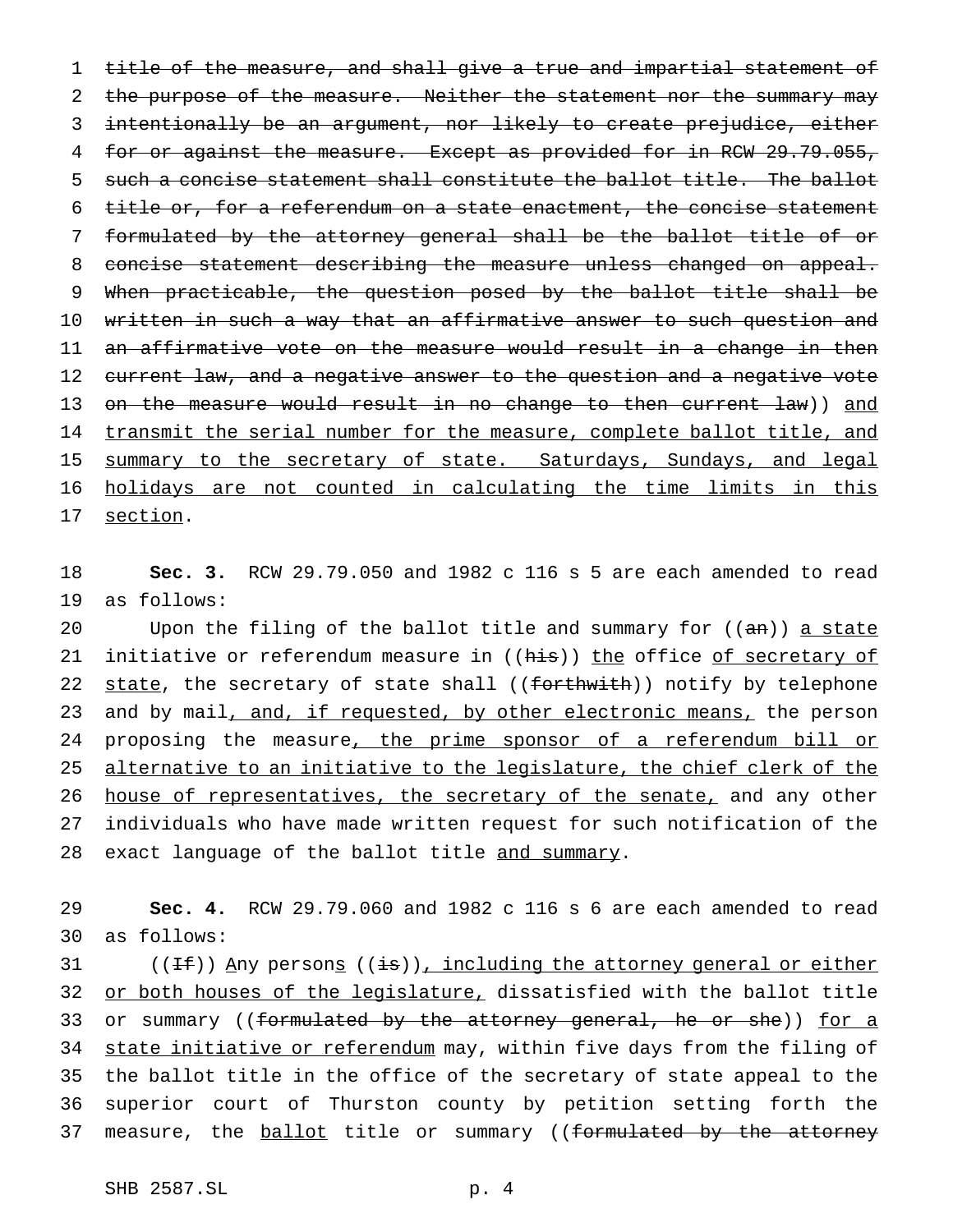1 general)), and ((his or her)) their objections to the ballot title or 2 summary and requesting amendment of the ballot title or summary by the court. Saturdays, Sundays, and legal holidays are not counted in calculating the time limits contained in this section.

 A copy of the petition on appeal together with a notice that an appeal has been taken shall be served upon the secretary of state, upon the attorney general, and upon the person proposing the measure if the appeal is initiated by someone other than that person. Upon the filing of the petition on appeal or at the time to which the hearing may be adjourned by consent of the appellant, the court shall accord first 11 priority to examining the proposed measure, the ballot title or summary 12 ((prepared by the attorney general)), and the objections to that ballot title or summary, may hear arguments, and shall, within five days, render its decision and file with the secretary of state a certified copy of such ballot title or summary as it determines will meet the 16 requirements of RCW ((29.27.060 and)) 29.79.040. The decision of the superior court shall be final. Such appeal shall be heard without costs to either party.

 **Sec. 5.** RCW 29.79.070 and 1982 c 116 s 7 are each amended to read as follows:

 When the ballot title and summary are finally established, the secretary of state shall file the instrument establishing it with the proposed measure and transmit a copy thereof by mail to the person 24 proposing the measure, the chief clerk of the house of representatives, 25 the secretary of the senate, and to any other individuals who have made written request for such notification. Thereafter such ballot title shall be the title of the measure in all petitions, ballots, and other proceedings in relation thereto. The summary shall appear on all petitions directly following the ballot title.

 **Sec. 6.** RCW 29.79.290 and 1965 c 9 s 29.79.290 are each amended to read as follows:

32 For a measure designated ((by him)) as "Alternative Measure No. 33 . . . . B," the secretary of state shall obtain from the measure 34 adopting the alternative, or otherwise the attorney general ((a ballot title in the manner provided for obtaining ballot titles for initiative measures. The ballot title therefor shall be different from the ballot 37 title of the measure in lieu of which it is proposed, and shall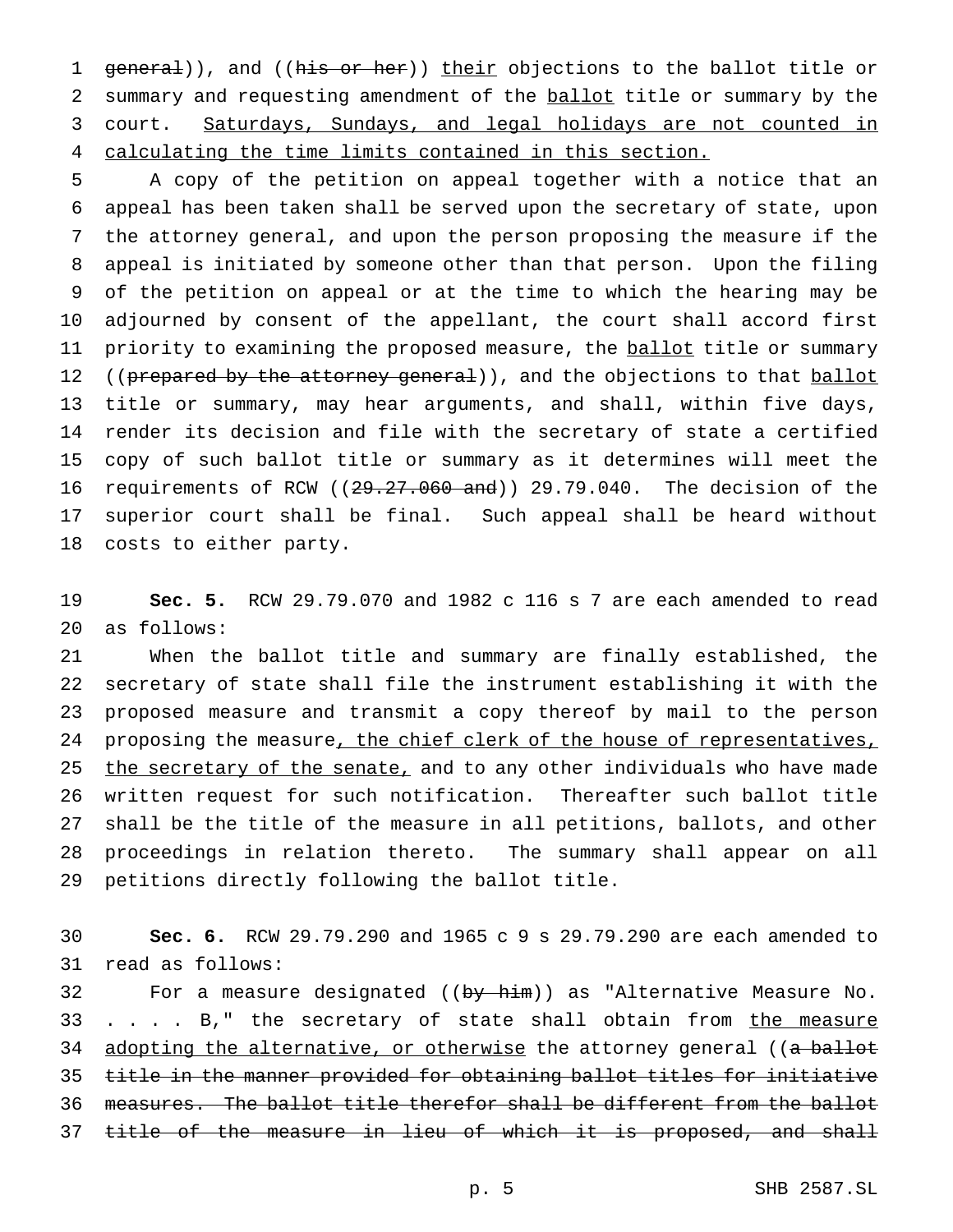1 indicate)), a concise description of the alternative measure that 2 differs from the concise description of the original initiative and 3 <u>indicates</u> as clearly as possible( $(\tau)$ ) the essential differences ( $(i\text{in})$ ) 4 between the two measures.

# **PART II - CONSTITUTION AND OTHER STATE BALLOT PROPOSITIONS**

 NEW SECTION. **Sec. 7.** A new section is added to chapter 29.27 RCW to read as follows:

 (1) When a proposed constitutional amendment is to be submitted to the people of the state for state-wide popular vote, the ballot title consists of: (a) A statement of the subject of the amendment; (b) a concise description of the amendment; and (c) a question in the form prescribed in this section. The statement of the subject of a constitutional amendment must be sufficiently broad to reflect the nature of the amendment, sufficiently precise to give notice of the amendment's subject matter, and not exceed ten words. The concise description must contain no more than thirty words, give a true and impartial description of the amendment's essential contents, clearly identify the amendment to be voted on, and not, to the extent reasonably possible, create prejudice either for or against the amendment.

 The ballot title for a proposed constitutional amendment must be displayed on the ballot substantially as follows:

 "The legislature has proposed a constitutional amendment on (statement of subject). This amendment would (concise description). Should this constitutional amendment be:

 (2) When a proposed new constitution is submitted to the people of the state by a constitutional convention for state-wide popular vote, the ballot title consists of: (a) A concise description of the new constitution; and (b) a question in the form prescribed in this section. The concise description must contain no more than thirty words, give a true and impartial description of the new constitution's essential contents, clearly identify the proposed constitution to be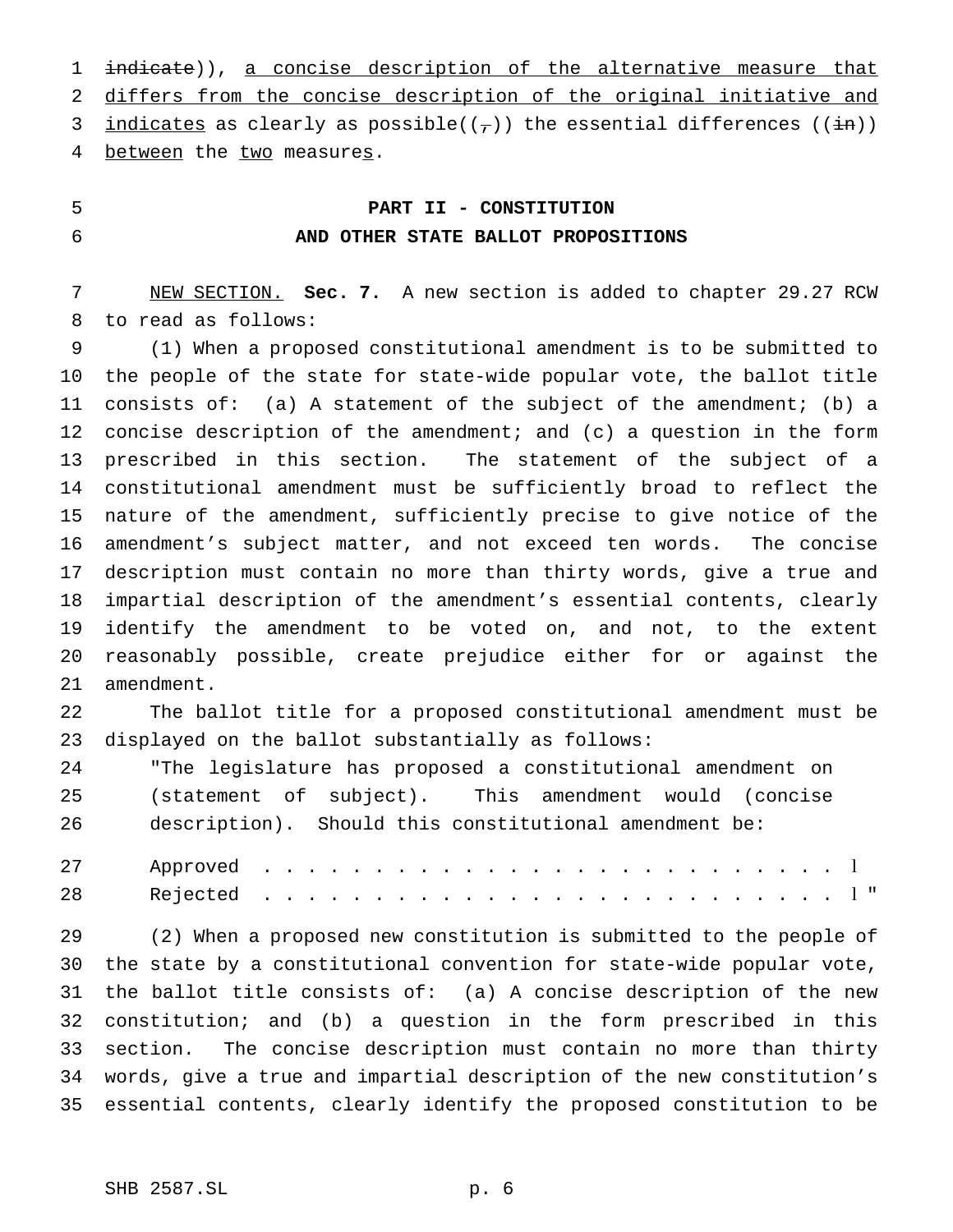voted on, and not, to the extent reasonably possible, create prejudice either for or against the new constitution.

 The ballot title for a proposed new constitution must be displayed on the ballot substantially as follows:

 "The constitutional convention approved a new proposed state constitution that (concise description). Should this proposed constitution be:

 (3) The legislature may specify the statement of subject or concise description, or both, in a constitutional amendment that it submits to the people. If the legislature fails to specify the statement of subject or concise description, or both, the attorney general shall prepare the material that was not specified. The statement of subject and concise description as so provided must be included as part of the ballot title unless changed on appeal.

 The attorney general shall specify the concise description for a proposed new constitution that is submitted to the people by a constitutional convention, and the concise description as so provided must be included as part of the ballot title unless changed on appeal. (4) The secretary of state shall certify to the county auditors the ballot title for a proposed constitution, constitutional amendment, or other state-wide question at the same time and in the same manner as the ballot titles to initiatives and referendums.

 NEW SECTION. **Sec. 8.** A new section is added to chapter 29.27 RCW to read as follows:

 The ballot title for a constitutional amendment or proposed constitution must be filed with the secretary of state in the same manner as the ballot title and summary for a state initiative or referendum are filed.

 **Sec. 9.** RCW 29.27.065 and 1993 c 256 s 11 are each amended to read as follows:

33 Upon the filing of a ballot title ((as defined in RCW 29.27.060 or 34 a concise statement as required under RCW 29.79.055)) under section 7 35 or 10 of this act, the secretary of state( $\frac{1}{1}$  the event it is a state question, or the county auditor in the event it is a county or other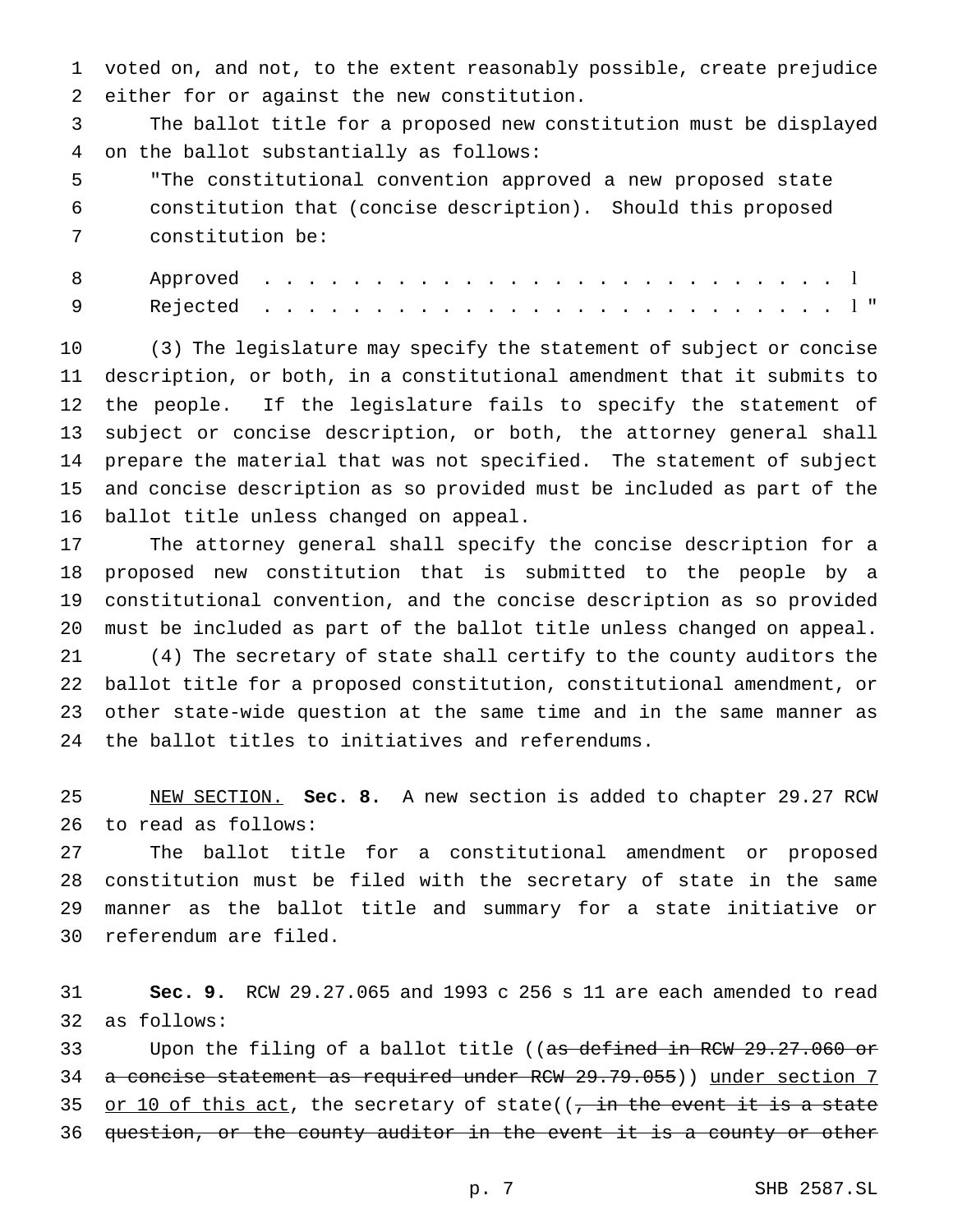local question, shall forthwith notify the persons proposing the 2 measure of the)) shall provide notice of the exact language of the 3 ballot title and summary to the chief clerk of the house of 4 representatives, the secretary of the senate, and the prime sponsor of measure.

 NEW SECTION. **Sec. 10.** A new section is added to chapter 29.27 RCW to read as follows:

 (1) If the legislature submits a question to the people for a state-wide popular vote that is not governed by section 1 or 7 of this act, the ballot title on the question consists of: (a) A description of the subject; and (b) a question in the form prescribed in this section. The statement of the subject of the question must be sufficiently broad to reflect the subject of the question, sufficiently precise to give notice of the question's subject matter, and not exceed ten words. The question must contain no more than thirty words.

 The ballot title for such a question must be displayed on the ballot substantially as follows:

 "The following question concerning (description of subject) has been submitted to the voters: (Question as submitted).

| 20 |  |  |  |  |  |  |  |  |  |  |  |  |  |  |  |  |
|----|--|--|--|--|--|--|--|--|--|--|--|--|--|--|--|--|
| 21 |  |  |  |  |  |  |  |  |  |  |  |  |  |  |  |  |

 (2) The legislature may specify the statement of subject for a question and shall specify the question that it submits to the people. If the legislature fails to specify the statement of subject, the attorney general shall prepare the statement of subject. The statement of subject and question as so provided must be included as part of the ballot title unless changed on appeal.

 NEW SECTION. **Sec. 11.** A new section is added to chapter 29.27 RCW to read as follows:

 If any persons are dissatisfied with the ballot title for a proposed constitution, constitutional amendment, or question submitted under section 10 of this act, they may at any time within ten days from the time of the filing of the ballot title and summary, not including Saturdays, Sundays, or legal holidays, appeal to the superior court of Thurston county by petition setting forth the measure, the ballot title objected to, their objections to it, and praying for amendment of the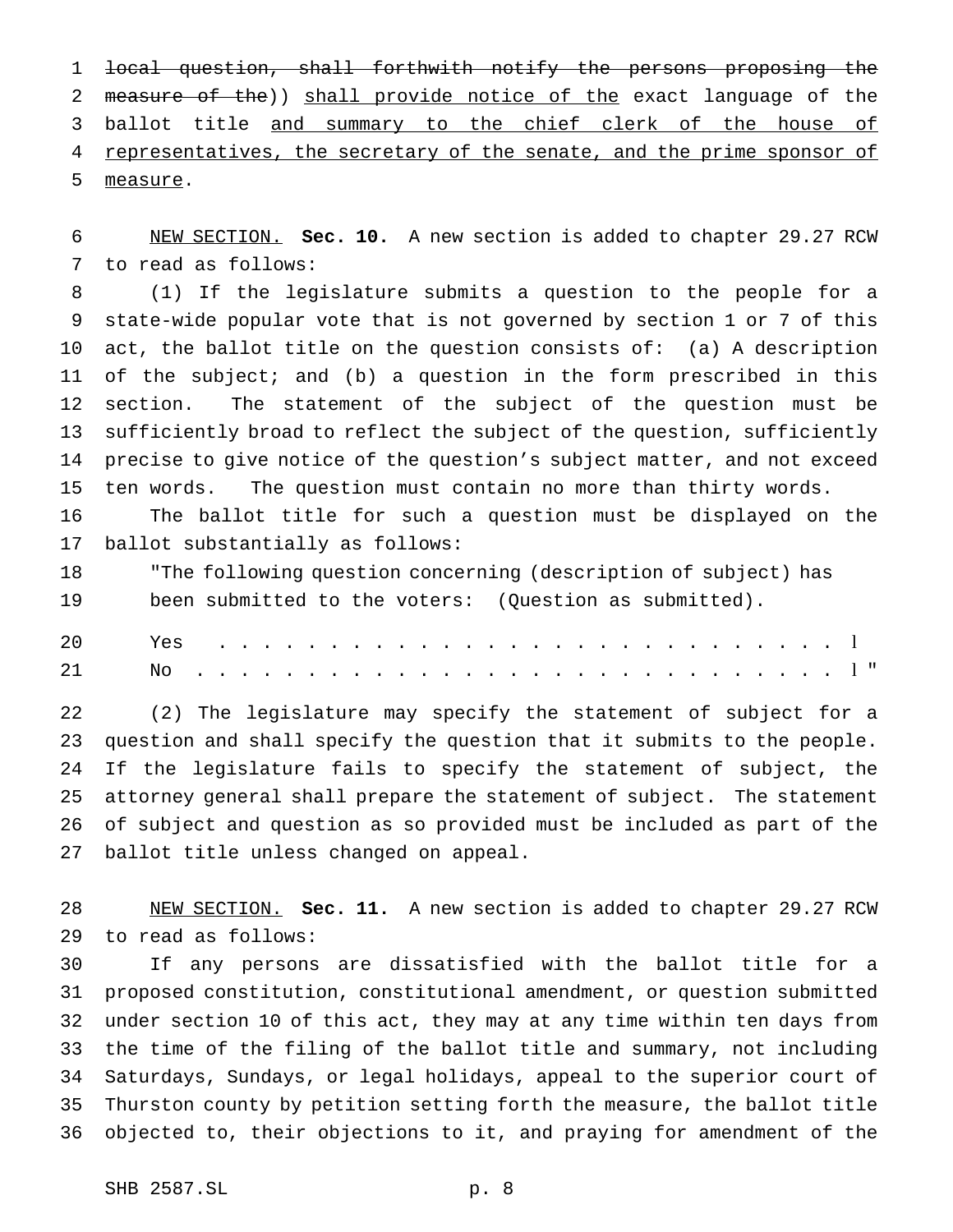ballot title. The time of the filing of the ballot title, as used in this section for establishing the time for appeal, is the time the ballot title is first filed with the secretary of state.

 A copy of the petition on appeal together with a notice that an appeal has been taken must be served upon the secretary of state, the attorney general, the chief clerk of the house of representatives, and the secretary of the senate. Upon the filing of the petition on appeal, the court shall immediately, or at the time to which a hearing may be adjourned by consent of the appellants, examine the proposed measure, the ballot title filed, and the objections to it and may hear arguments on it, and shall as soon as possible render its decision and certify to and file with the secretary of state a ballot title that it determines will meet the requirements of this chapter. The decision of the superior court is final, and the ballot title so certified will be the established ballot title. The appeal must be heard without cost to either party.

#### **PART III - LOCAL MEASURES**

 **Sec. 12.** RCW 29.79.055 and 1993 c 256 s 7 are each amended to read as follows:

 (1) Except as provided to the contrary in RCW 82.14.036, 82.46.021, or 82.80.090, the ballot title of any referendum filed on an enactment 22 or portion of an enactment ((of the state legislature or of the 23 <del>legislative authority of a unit</del>)) of <u>a</u> local government ((shall be 24 composed)) and any other question submitted to the voters of a local government consists of three elements: (a) An identification of the 26 enacting legislative body and a statement of the subject matter; (b) a 27 concise ((statement identifying the essential features of the enactment 28 on which the referendum is filed; and  $(c)$  a question asking the voters 29 whether the enactment should be approved or rejected by the people. The ballot issue shall be displayed on the ballot substantially as 31 follows:

|    | 32 Referendum Measure No. XX. The (name of legislative body) has passed |
|----|-------------------------------------------------------------------------|
|    | 33 a law that (concise statement). Should this law be                   |
| 34 | APPROVED                                                                |
| 35 | $\Theta$ R                                                              |
| 36 | REJECTED                                                                |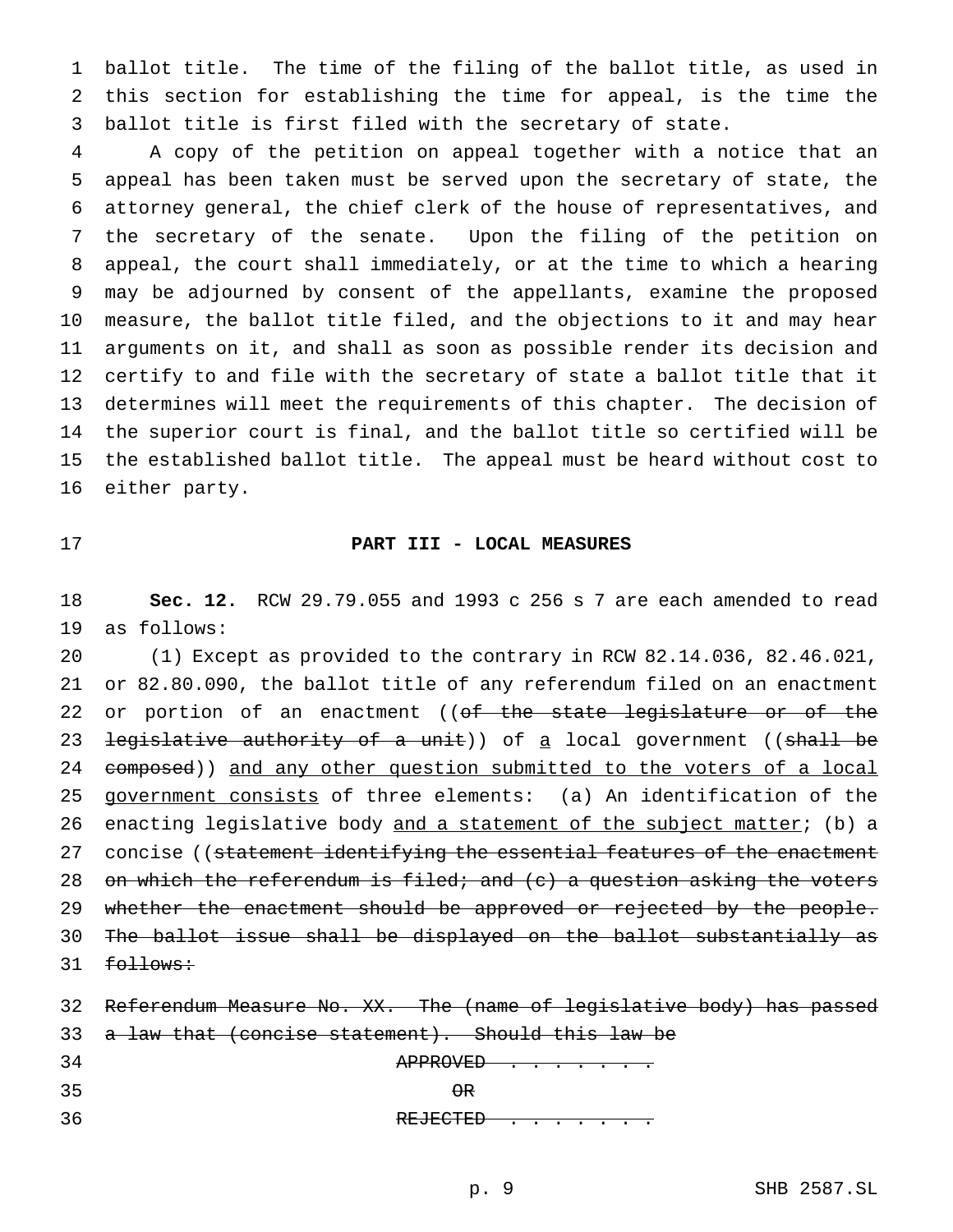(2) For a referendum measure on a state enactment, the concise statement shall be prepared by the attorney general and shall not 3 exceed twenty-five words.

 (3) The concise statement for a referendum measure on an enactment 5 of the legislative authority of a unit of local government shall)) description of the measure; and (c) a question. The ballot title must conform with the requirements and be displayed substantially as 8 provided under section 1 of this act, except that the concise 9 description must not exceed seventy-five words. If the local governmental unit is a city or a town, the concise statement shall be prepared by the city or town attorney. If the local governmental unit is a county, the concise statement shall be prepared by the prosecuting attorney of the county. If the unit is a unit of local government other than a city, town, or county, the concise statement shall be prepared by the prosecuting attorney of the county within which the majority area of the unit is located.

 $((+4))$   $(2)$  A referendum measure on the enactment of a unit of local government shall be advertised in the manner provided for nominees for elective office.

 (3) Subsection (1) of this section does not apply if another 21 provision of law specifies the ballot title for a specific type of ballot question or proposition.

 NEW SECTION. **Sec. 13.** A new section is added to chapter 29.27 RCW to read as follows:

 Upon the filing of a ballot title of a question to be submitted to the people of a county or municipality, the county auditor shall provide notice of the exact language of the ballot title to the persons proposing the measure, the county or municipality, and to any other person requesting a copy of the ballot title.

 **Sec. 14.** RCW 29.27.067 and 1993 c 256 s 12 are each amended to read as follows:

32 If ((the persons filing any state or local question covered by RCW 33 29.27.060 or 29.79.055)) any persons are dissatisfied with the ballot 34 title ((or concise statement)) for a local ballot measure that was 35 formulated by the (( $at$ torney general,)) city attorney( $(\tau)$ ) or prosecuting attorney preparing the same, they may at any time within 37 ten days from the time of the filing of the ballot title (( $\sigma$ r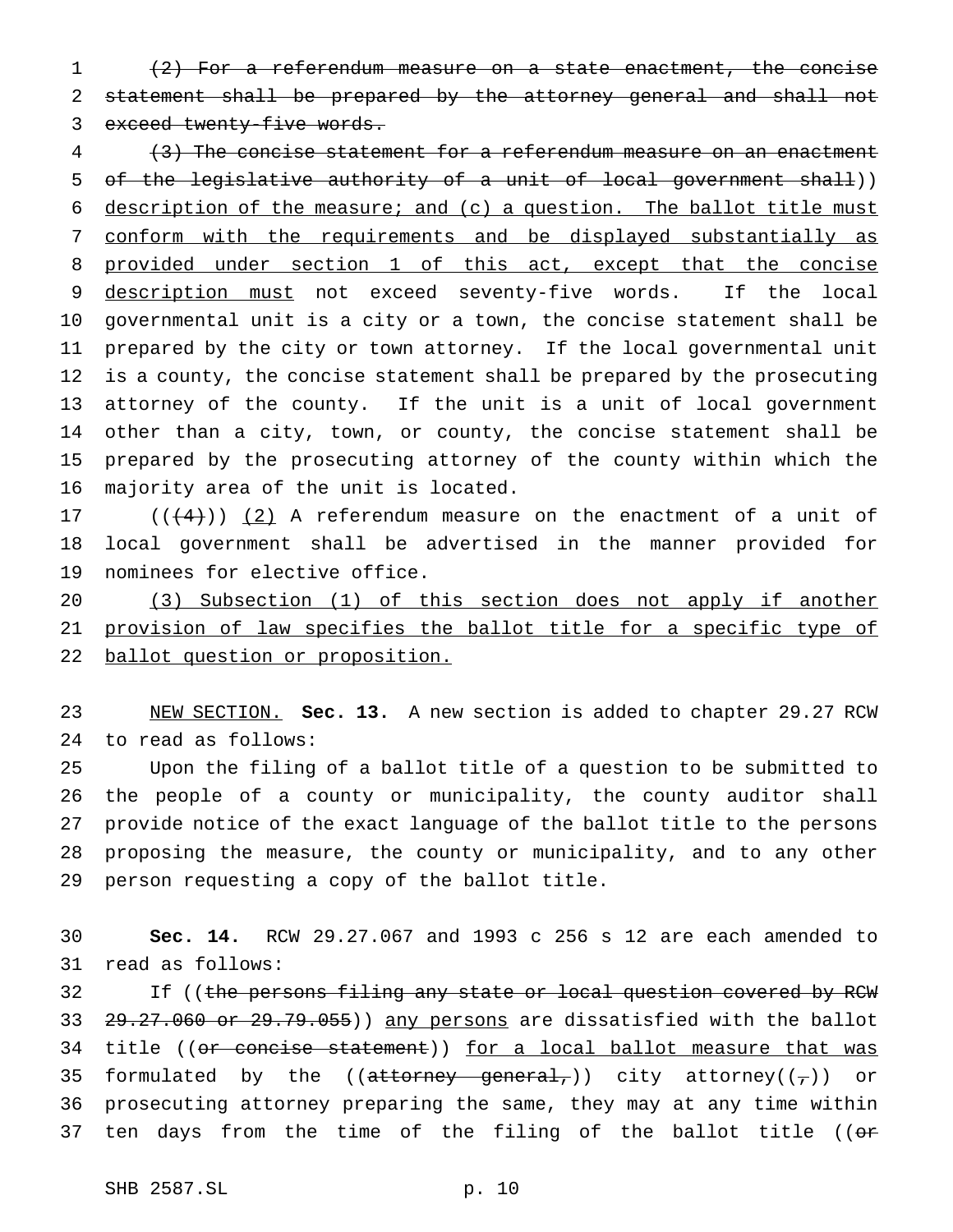1 statement)), not including Saturdays, Sundays, and legal holidays, 2 appeal to the superior court of ((Thurston county if it is a state-wide 3 question, or to the superior court of)) the county where the question 4 is to appear on the ballot, (( $\frac{if}{it}$  it is a county or local question,)) by 5 petition setting forth the measure, the ballot title ((or statement)) 6 objected to, their objections to it<sub> $<sub>L</sub>$  and praying for amendment</sub></sub> 7 ((thereof)) of it. The time of the filing of the ballot title ((or 8 statement)), as used ((herein)) in this section in determining the time 9 for appeal, is the time the ballot title ((or statement)) is first 10 filed with ((<del>the secretary of state, if concerning a state-wide</del> 11 question, or)) the county auditor((, if a local question, the secretary 12 of state or the county officer being herein called the "filing 13  $\text{otherwise}$ .")).

14 A copy of the petition on appeal together with a notice that an 15 appeal has been taken shall be served upon the ((filing officer)) 16 county auditor and the official preparing the ballot title ((or 17 statement)). Upon the filing of the petition on appeal, the court 18 shall ((forthwith)) immediately, or at the time to which a hearing may 19 be adjourned by consent of the appellants, examine the proposed 20 measure, the ballot title (( $or$  concise statement)) filed, and the 21 objections ((thereto)) to it and may hear arguments ((thereon)) on it, 22 and shall as soon as possible render its decision and certify to and 23 file with the ((filing officer such)) county auditor a ballot title 24 ((or statement as)) that it determines will meet the requirements of 25 this chapter. The decision of the superior court ((shall be)) is 26 final, and the ballot title or statement so certified ((shall)) will be 27 the established ballot title ((or concise statement)). ((Such)) The 28 appeal ((shall)) must be heard without cost to either party.

## 29 **PART IV - TECHNICAL**

30 NEW SECTION. **Sec. 15.** The following acts or parts of acts are 31 each repealed:

32 (1) RCW 29.27.060 (Certification of measures--Ballot titles-- 33 Exceptions) and 1995 c 185 s 1, 1993 c 256 s 8, 1985 c 252 s 1, 1977 c 34 4 s 3, 1973 1st ex.s. c 118 s 1, & 1965c9s 29.27.060;

35 (2) RCW 29.79.260 (Referendum bills by legislature--Ballot title) 36 and 1965 c 9 s 29.79.260;